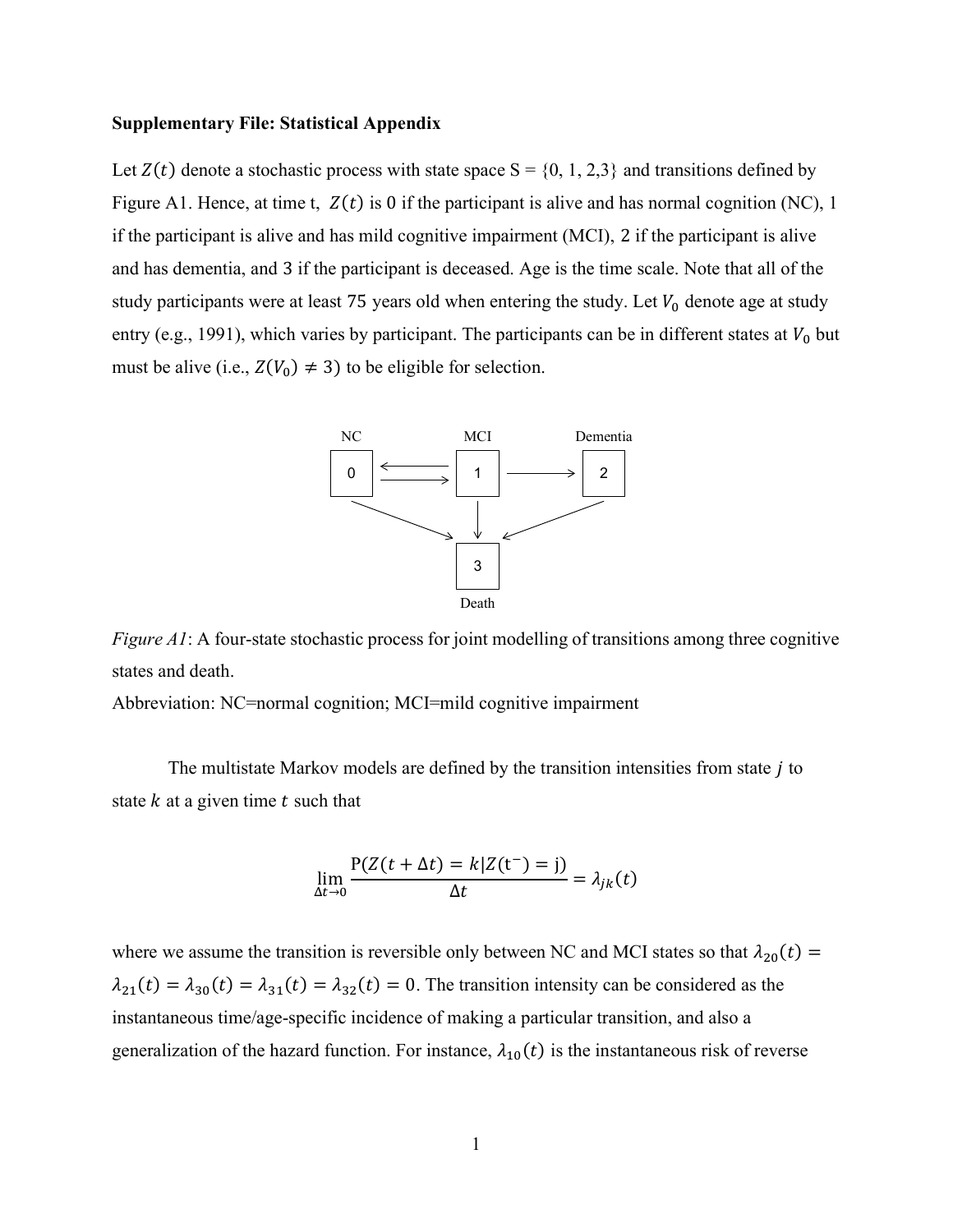transition from MCI to NC at age t and  $\lambda_{12}(t)$  and  $\lambda_{13}(t)$  represent the transition rates from MCI to dementia and death, respectively, at age  $t$ .

Proportional intensity models are most commonly used to account for the heterogeneity among participants in part by factors coded as covariates. The model is expressed in the form

$$
\lambda_{jk}(t;X) = \lambda_{jk0}(t)e^{X^T\beta_{jk}}
$$

where  $\lambda_{jk0}(t)$  denotes the baseline intensity function, X denotes the vector of covariates of interest and  $\beta_{jk}$  is the vector of regression coefficients,  $j \neq k \in S$ . The baseline intensity  $\lambda_{jk0}(t)$  depends on time/age, and we initially used a piecewise constant model to categorize age  $t$  by five-year age groups [75,80), [80,85), [85,90), [90,95) and  $\geq$  95 such that  $\lambda_{jk0}(t) = \alpha_{jkl}$  when t falls in the Ith age interval,  $l = 1, 2, ..., 5$ . The final model used 90 years as the sole breakpoint given that assessment of the transition intensities between cognitive states for different five-year age groups showed that the transition rates were more similar for those 90 years and younger compared to those above 90 years of age. The exponential of the β coefficient corresponding to a covariate effect has the interpretation of the relative transition rate (RR) which is free of time/age. For example, consider the binary indicator for APOE-ε4 (1 for carrier and 0 for noncarrier). Then  $\lambda_{10}(t; X = 1)/\lambda_{10}(t; X = 0) = e^{\beta_{10}}$  is simply the ratio of the reverse transition rates (MCI to NC) comparing an individual with and without at least one APOE-ε4 allele at a given time point. This interpretation is comparable to the concept of a hazard ratio in standard survival analysis except that in a multistate Markov model this is interpreted as a cause-specific relative rate due to the presence of the competing event of death. Given that an individual has MCI at age  $t$ , a quantity of interest is the ratio of the transition rates (i.e., the RR) for this individual to revert to NC versus progress to dementia, e.g.,

$$
RR(t;X) = \frac{\lambda_{10}(t;X)}{\lambda_{12}(t;X)} = \frac{\alpha_{10} e^{X\beta_{10}}}{\alpha_{12l}e^{X\beta_{12}}}
$$

if  $t$  belongs to the  $l$ th age category. Based on this formula, the RR of reversion from MCI to NC vs. progression to dementia depends on both the estimate of the age-specific baseline intensities and covariate effects for both types of transitions. To see the covariate effect on the relative